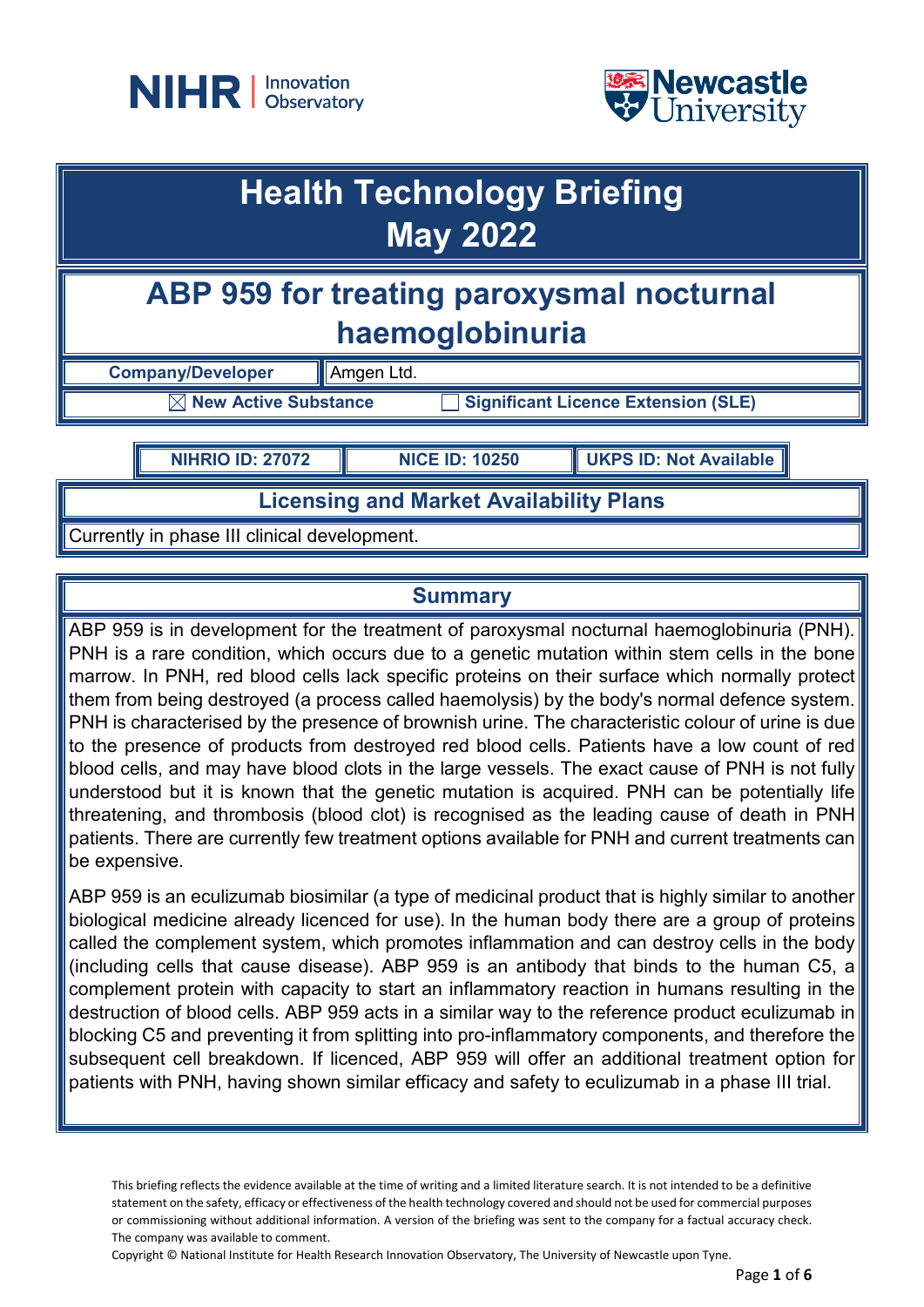



### **Proposed Indication**

L

Subjects with Paroxysmal Nocturnal Haemoglobinuria (PNH).<sup>1</sup>

## **Technology**

#### **Description**

ABP 959 is in development as a biosimilar to eculizumab, a recombinant humanised monoclonal immunoglobulin G2/4k chimeric monoclonal antibody that binds to the human C5 complement protein.<sup>2</sup> This inhibits C5 cleavage to C5a and C5b, preventing the generation of the terminal complement complex C5b-9 mediated proinflammatory signalling pathways and thrombus formation.<sup>3</sup> In PNH patients, uncontrolled terminal complement activation and the resulting complement-mediated intravascular haemolysis are blocked with eculizumab treatment.<sup>4</sup>

ABP 959 is currently in phase III clinical development for the treatment of PNH. In the phase III study (NCT03818607), patients will receive an intravenous (IV) infusion of ABP 959.1

#### Key Innovation

ABP 959 has demonstrated pharmacokinetic and pharmacodynamic bioequivalence to eculizumab. Safety and immunogenicity profiles were also similar.<sup>5,6</sup> Comparison of C5 binding profiles and effects on the terminal complement complex formation inhibition and haemolysis inhibition have also showed that ABP 959 and eculizumab have similar biological and functional properties relevant to the clinical mechanisms of action.<sup>3</sup> If licenced, ABP 959 will offer an additional treatment option for patients with PNH, showing similar efficacy and safety to eculizumab.

#### Regulatory & Development Status

ABP 959 does not currently have Marketing Authorisation in the EU/UK for any indication.

ABP 959 is not currently in phase II or III trials for any other indication.

## **Patient Group**

#### Disease Area and Clinical Need

PNH is a rare condition that manifests with haemolytic anaemia, thrombosis, and peripheral blood cytopenias due to bone marrow failure.<sup>7</sup> PNH occurs due to a mutation in a gene called PIG-A within stem cells in the bone marrow. These stem cells give rise to red blood cells, white blood cells and platelets, therefore, when the PIG-A mutation occurs all cells derived from the affected stem cell carry the mutation. Mutated blood cells are deficient in a class of proteins called GPI-anchored proteins. Some of these proteins protect red blood cells from destruction and many clinical PNH manifestations result from a deficiency in GPI-anchored proteins.<sup>8</sup> The exact cause of PNH is not fully understood, but it is known that the PIG-A mutation is acquired and not present from birth.<sup>9</sup> It can occur at any age, but is usually diagnosed in young adulthood.10 Symptoms of PNH can show a large amount of variation. Some people exhibit no symptoms, yet others may be affected by a number of different symptoms and complications. Common symptoms include; haemoglobinuria (dark or black urine due to haemoglobin in the urine), anaemia, breathlessness, difficulty swallowing, abdominal pain, erectile dysfunction in men, fatigue, jaundice, kidney damage and blood clots.<sup>11</sup> PNH can be potentially life-threatening and thrombosis is recognised as the leading cause of death in PNH patients.12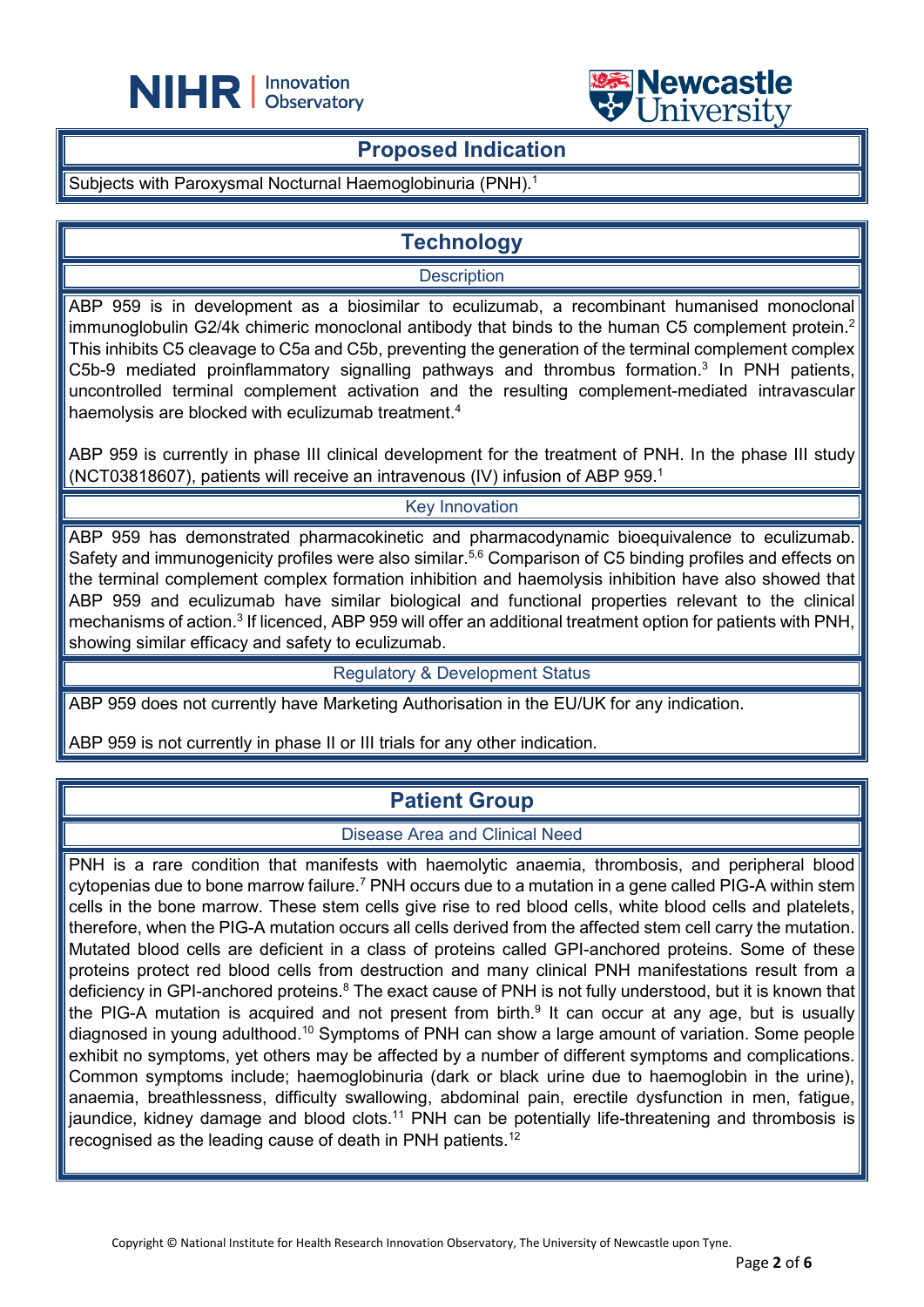# **NIHR** | Innovation



The incidence of PNH in Great Britain has been estimated as approximately 1 in 770,000 each year, with a predicted prevalence of approximately 1 in 62,500.<sup>13</sup> It is estimated that there are about 650 to 900 people in England with PNH.<sup>13,14</sup> In England (2020/21), there were 431 hospital admissions with primary diagnosis of PNH (ICD-10 code: D59.5), and 445 finished consultant episodes (FCEs), resulting in 104 FCE bed days and 390 day cases.<sup>15</sup>

L

#### Recommended Treatment Options

For treating PNH in adults the National Institute for Health and Care Excellence (NICE) currently recommends the following treatment options:

- Ravulizumab  $16$
- $\bullet$  Pegcetacoplan<sup>17</sup>

Eculizumab was approved in 2007 by the European Medicines Agency (EMA) for the treatment of PNH in adults and children.<sup>18</sup> Eculizumab is recommended for reducing haemolysis in PNH patients with a history of blood transfusions (under expert supervision) and is commissioned by NHS England for the treatment of PNH in adults and adolescents as a highly specialised service.<sup>19,20</sup> However, there have been concerns about the cost effectiveness of eculizumab as a treatment option for PNH and it is not currently recommended within NHS Scotland.21

| <b>Clinical Trial Information</b> |                                                                                                                                                                                                                                                                                                                                                                                                   |
|-----------------------------------|---------------------------------------------------------------------------------------------------------------------------------------------------------------------------------------------------------------------------------------------------------------------------------------------------------------------------------------------------------------------------------------------------|
| <b>Trial</b>                      | DAHLIA, NCT03818607, 2017-001418-27; A Randomized, Double-Blind,<br>Active-Controlled Phase 3 Study Evaluating the Efficacy and Safety of ABP 959<br>Compared With Eculizumab in Adult Subjects With Paroxysmal Nocturnal<br>Haemoglobinuria (PNH)<br><b>Phase III</b> - Active, not recruiting<br>Locations: 10 EU countries, UK, USA, and other countries<br>Primary completion date: July 2022 |
| <b>Trial Design</b>               | Randomised, crossover assignment, double-blinded, active-controlled                                                                                                                                                                                                                                                                                                                               |
| Population                        | N=42; historical diagnosis of paroxysmal nocturnal haemoglobinuria;<br>administration of eculizumab for $\geq 6$ months and currently receiving 900 mg of<br>eculizumab                                                                                                                                                                                                                           |
| Intervention(s)                   | ABP 959 (IV infusion)                                                                                                                                                                                                                                                                                                                                                                             |
| Comparator(s)                     | Eculizumab (IV infusion)                                                                                                                                                                                                                                                                                                                                                                          |
| Outcome(s)                        | Primary outcomes:<br>Haemolysis as measured by lactate dehydrogenase (LDH) (Parallel<br>Comparison) [Time Frame: 12 months]<br>Haemolysis as measured by LDH (Crossover Comparison) [Time Frame:<br>18 months]<br>See trial record for full list of other outcomes                                                                                                                                |
| <b>Results (efficacy)</b>         |                                                                                                                                                                                                                                                                                                                                                                                                   |
| <b>Results (safety)</b>           |                                                                                                                                                                                                                                                                                                                                                                                                   |

### **Estimated Cost**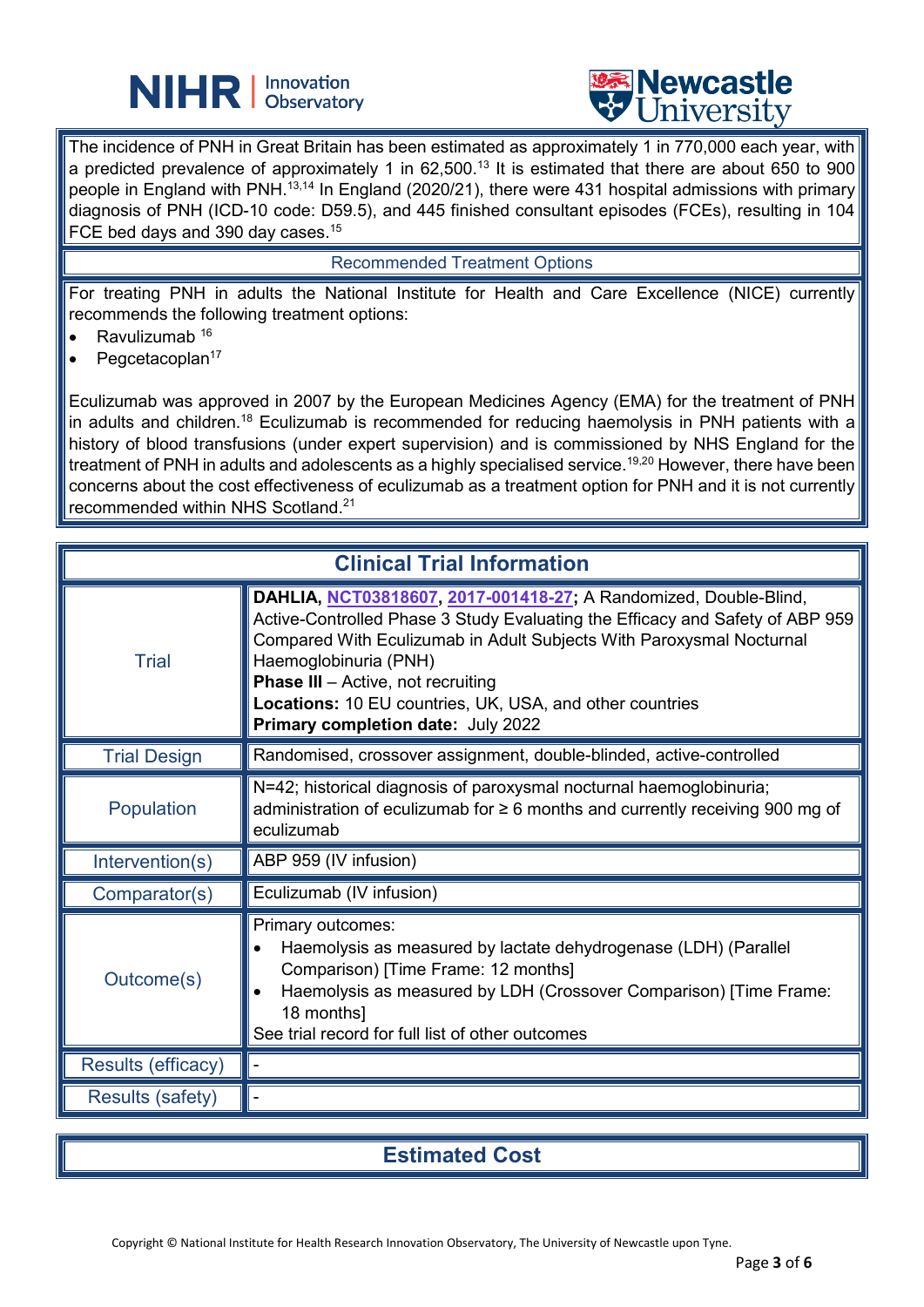



The cost of ABP 959 is not yet known.

## **Relevant Guidance**

L

NICE Guidance

- NICE technology appraisal. Pegcetacoplan for treating paroxysmal nocturnal haemoglobinuria (TA778). March 2022.
- NICE technology appraisal. Ravulizumab for treating paroxysmal nocturnal haemoglobinuria (TA698). May 2021.

NHS England (Policy/Commissioning) Guidance

• NHS England. 2013/14 NHS Standard Contract for Paroxysmal Nocturnal Haemoglobinuria Service (Adults and Adolescents). B05/S(HSS)/a

Other Guidance

• PNH Education and Study Group. PESG PNH diagnosis, follow-up and treatment guidelines. 2016.22

## **Additional Information**

Amgen Ltd did not enter information about this technology onto the UK PharmaScan database; the primary source of information for UK horizon scanning organisations on new medicines in development. As a result, the NIHR Innovation Observatory has had to obtain data from other sources. UK PharmaScan is an essential tool to support effective NHS forward planning; allowing more effective decision making and faster uptake of innovative new medicines for patients who could benefit. We urge pharmaceutical companies to use UK PharmaScan so that we can be assured of up-to-date, accurate and comprehensive information on new medicines.

## **References**

- 1 Clinicaltrials.gov. *A Study Evaluating the Efficacy and Safety of ABP 959 Compared With Eculizumab in Adult Participants With PNH (DAHLIA)*. *Trial ID: NCT03818607*. 2019. Available from:<https://clinicaltrials.gov/ct2/show/NCT03818607> [Accessed 1 March 2022].
- 2 Hanes V, Pan J, Mytych DT, Chien D, Chow V. Relationship between Pharmacokinetics and Antidrug Antibody Status of ABP 959, a Biosimilar Candidate to Eculizumab: Results from a Pharmacokinetic Similarity Study. *Blood*. 2019;134:3520. Available from: [https://doi.org/10.1182/blood-2019-128621.](https://doi.org/10.1182/blood-2019-128621)
- 3 Hutterer KM, Ip A, Kuhns S, Cao S, Wikström M, Liu J. Analytical Similarity Assessment of ABP 959 in Comparison with Eculizumab Reference Product. *BioDrugs*. 2021;35(5):563-77. Available from: [https://doi.org/10.1007/s40259-021-00492-9.](https://doi.org/10.1007/s40259-021-00492-9)
- 4 Electronic Medicines Compendium. *Solaris.* 2021. Available from: <https://www.medicines.org.uk/emc/product/362/smpc> [Accessed 7 March 2022].
- 5 Chow V, Pan J, Chien D, Mytych D, Hanes V. PF347 Pharmacokinetic and Pharmacodynamic Similarity of ABP 959 with Eculizumab: Results from a Randomized, Double-Blind, Single-Dose, Parallel-Group Study in Healthy Subjects. *HemaSphere*. 2019;3(S1):125. Available from: [https://doi.org/10.1097/01.HS9.0000559600.98864.6b.](https://doi.org/10.1097/01.HS9.0000559600.98864.6b)
- 6 Chow V, Pan J, Chien D, Mytych DT, Hanes V. A randomized, double-blind, single-dose, threearm, parallel group study to determine pharmacokinetic similarity of ABP 959 and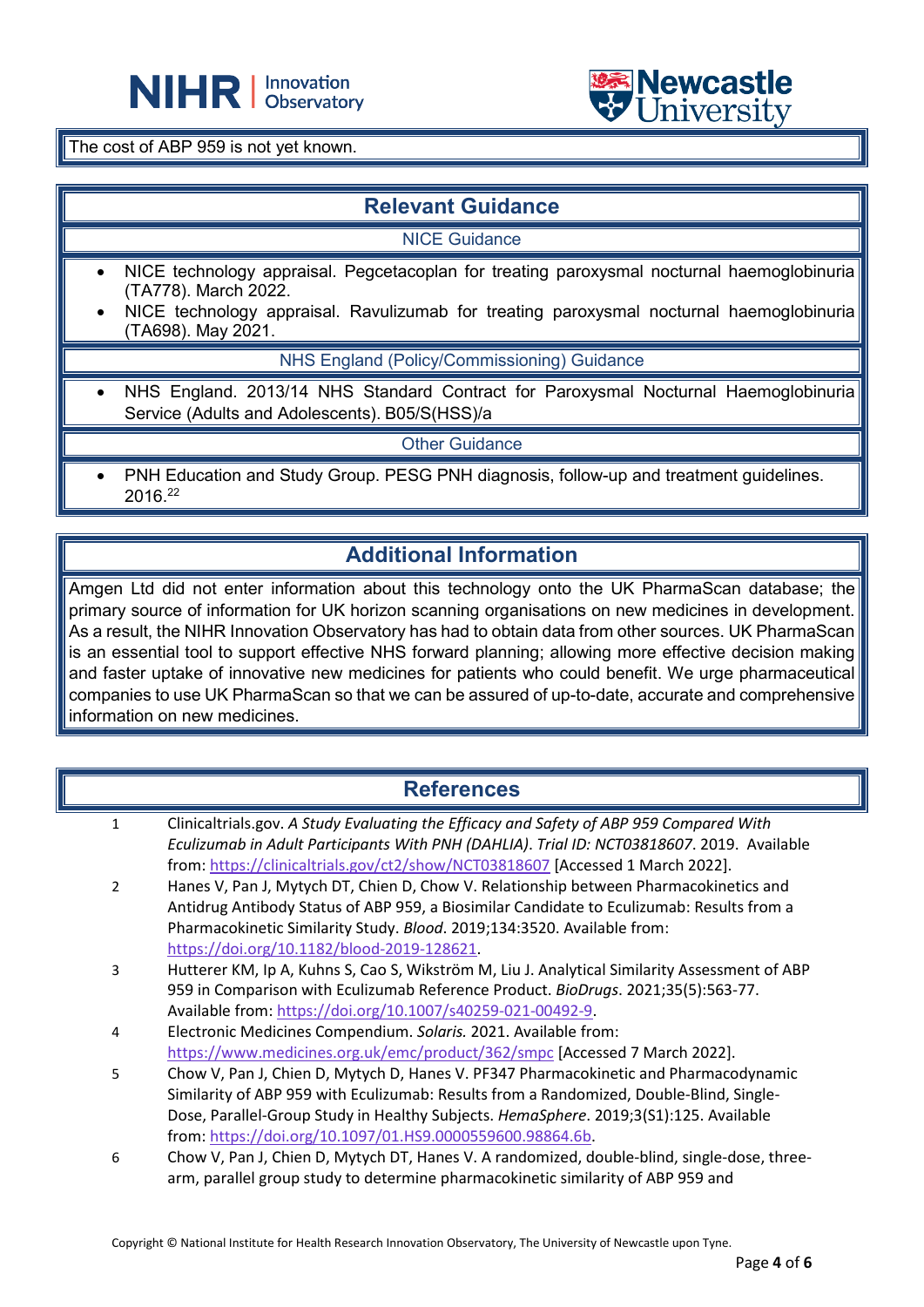# **NIHR** | Innovation



eculizumab (Soliris®) in healthy male subjects. *European Journal of Haematology*. 2020;105(1):66-74. Available from[: https://doi.org/10.1111/ejh.13411.](https://doi.org/10.1111/ejh.13411)

- 7 Brodsky RA. Paroxysmal nocturnal hemoglobinuria. *Blood*. 2014;124(18):2804-11. Available from: [https://doi.org/10.1182/blood-2014-02-522128.](https://doi.org/10.1182/blood-2014-02-522128)
- 8 MedlinePlus. *Paroxysmal nocturnal hemoglobinuria.* 2022. Available from: [https://medlineplus.gov/genetics/condition/paroxysmal-nocturnal](https://medlineplus.gov/genetics/condition/paroxysmal-nocturnal-hemoglobinuria/#description)[hemoglobinuria/#description](https://medlineplus.gov/genetics/condition/paroxysmal-nocturnal-hemoglobinuria/#description) [Accessed 18 March 2022].
- 9 PNH National Service. *What causes PNH?* Available from: <https://www.pnhleeds.co.uk/patients/what-is-pnh/what-causes-pnh/> [Accessed 18 March 2022].
- 10 National Centre for Advancing Translational Sciences. *Paroxysmal nocturnal hemoglobinuria.* 2011. Available from: [https://rarediseases.info.nih.gov/diseases/7337/paroxysmal](https://rarediseases.info.nih.gov/diseases/7337/paroxysmal-nocturnal-hemoglobinuria)[nocturnal-hemoglobinuria](https://rarediseases.info.nih.gov/diseases/7337/paroxysmal-nocturnal-hemoglobinuria) [Accessed 2 March 2022].
- 11 PNH National Service. *Signs and Symptoms.* Available from: <https://www.pnhleeds.co.uk/patients/what-is-pnh/signs-and-symptoms/> [Accessed 2 March 2022].
- 12 Hill A, Kelly RJ, Hillmen P. Thrombosis in paroxysmal nocturnal hemoglobinuria. *Blood*. 2013;121(25):4985-96. Available from: [https://doi.org/10.1182/blood-2012-09-311381.](https://doi.org/10.1182/blood-2012-09-311381)
- 13 Orphanet. *Paroxysmal nocturnal hemoglobinuria.* 2017. Available from: [https://www.orpha.net/consor/cgi](https://www.orpha.net/consor/cgi-bin/Disease_Search.php?lng=EN&data_id=21&Disease_Disease_Search_diseaseGroup=paroxysmal-nocturnal-haemoglobinuria&Disease_Disease_Search_diseaseType=Pat&Disease(s)/group%20of%20diseases=Paroxysmal-nocturnal-hemoglobinuria&title=Paroxysmal-nocturnal-hemoglobinuria&search=Disease_Search_Simple)[bin/Disease\\_Search.php?lng=EN&data\\_id=21&Disease\\_Disease\\_Search\\_diseaseGroup=paro](https://www.orpha.net/consor/cgi-bin/Disease_Search.php?lng=EN&data_id=21&Disease_Disease_Search_diseaseGroup=paroxysmal-nocturnal-haemoglobinuria&Disease_Disease_Search_diseaseType=Pat&Disease(s)/group%20of%20diseases=Paroxysmal-nocturnal-hemoglobinuria&title=Paroxysmal-nocturnal-hemoglobinuria&search=Disease_Search_Simple) [xysmal-nocturnal](https://www.orpha.net/consor/cgi-bin/Disease_Search.php?lng=EN&data_id=21&Disease_Disease_Search_diseaseGroup=paroxysmal-nocturnal-haemoglobinuria&Disease_Disease_Search_diseaseType=Pat&Disease(s)/group%20of%20diseases=Paroxysmal-nocturnal-hemoglobinuria&title=Paroxysmal-nocturnal-hemoglobinuria&search=Disease_Search_Simple)[haemoglobinuria&Disease\\_Disease\\_Search\\_diseaseType=Pat&Disease\(s\)/group%20of%20di](https://www.orpha.net/consor/cgi-bin/Disease_Search.php?lng=EN&data_id=21&Disease_Disease_Search_diseaseGroup=paroxysmal-nocturnal-haemoglobinuria&Disease_Disease_Search_diseaseType=Pat&Disease(s)/group%20of%20diseases=Paroxysmal-nocturnal-hemoglobinuria&title=Paroxysmal-nocturnal-hemoglobinuria&search=Disease_Search_Simple) [seases=Paroxysmal-nocturnal-hemoglobinuria&title=Paroxysmal-nocturnal](https://www.orpha.net/consor/cgi-bin/Disease_Search.php?lng=EN&data_id=21&Disease_Disease_Search_diseaseGroup=paroxysmal-nocturnal-haemoglobinuria&Disease_Disease_Search_diseaseType=Pat&Disease(s)/group%20of%20diseases=Paroxysmal-nocturnal-hemoglobinuria&title=Paroxysmal-nocturnal-hemoglobinuria&search=Disease_Search_Simple)[hemoglobinuria&search=Disease\\_Search\\_Simple](https://www.orpha.net/consor/cgi-bin/Disease_Search.php?lng=EN&data_id=21&Disease_Disease_Search_diseaseGroup=paroxysmal-nocturnal-haemoglobinuria&Disease_Disease_Search_diseaseType=Pat&Disease(s)/group%20of%20diseases=Paroxysmal-nocturnal-hemoglobinuria&title=Paroxysmal-nocturnal-hemoglobinuria&search=Disease_Search_Simple) [Accessed 16 March 2022].
- 14 NHS England. *Highly Specialised Services 2018.* 2018. Available from: [https://www.england.nhs.uk/commissioning/wp-content/uploads/sites/12/2018/12/Highly-](https://www.england.nhs.uk/commissioning/wp-content/uploads/sites/12/2018/12/Highly-Specialised-Services-2018-v2.pdf)[Specialised-Services-2018-v2.pdf](https://www.england.nhs.uk/commissioning/wp-content/uploads/sites/12/2018/12/Highly-Specialised-Services-2018-v2.pdf) [Accessed 16 March 2022].
- 15 NHS Digital. *Hospital Admitted Patient Care Activity 2020-21.* 2021. Available from: [https://digital.nhs.uk/data-and-information/publications/statistical/hospital-admitted](https://digital.nhs.uk/data-and-information/publications/statistical/hospital-admitted-patient-care-activity/2020-21)[patient-care-activity/2020-21](https://digital.nhs.uk/data-and-information/publications/statistical/hospital-admitted-patient-care-activity/2020-21) [Accessed 9 May 2022].
- 16 National Institute for Health and Care Excellence. *Ravulizumab for treating paroxysmal nocturnal haemoglobinuria* (*TA698)*. Last Update Date: Available from: <https://www.nice.org.uk/guidance/TA698> [Accessed 4 March 2022].
- 17 National Institute for Health and Care Excellence. *Pegcetacoplan for treating paroxysmal nocturnal haemoglobinuria* (*TA778)*. Last Update Date: Available from: <https://www.nice.org.uk/guidance/ta778> [Accessed 16 March 2022].
- 18 European Medicines Agency. *Soliris.* 2021. Available from: <https://www.ema.europa.eu/en/medicines/human/EPAR/soliris> [Accessed 4 March 2022].
- 19 National Institute for Health and Care Excellence. *Eculizumab.* Available from: <https://bnf.nice.org.uk/drug/eculizumab.html> [Accessed 4 March 2022].
- 20 NHS England. *2013/14 NHS Standard Contract for Paroxysmal nocturnal haemoglobinuria (adults and adolescents).* 2013. Available from: [https://www.england.nhs.uk/wp](https://www.england.nhs.uk/wp-content/uploads/2013/06/b05-parox-haem-serv.pdf)[content/uploads/2013/06/b05-parox-haem-serv.pdf](https://www.england.nhs.uk/wp-content/uploads/2013/06/b05-parox-haem-serv.pdf) [Accessed 3 May 2022].
- 21 Scottish Medicines Consortium. *Eculizumab (Soliris) for PNH.* 2016. Available from: [https://www.scottishmedicines.org.uk/medicines-advice/eculizumab-soliris-for-pnh](https://www.scottishmedicines.org.uk/medicines-advice/eculizumab-soliris-for-pnh-fullsubmission-113016/)[fullsubmission-113016/](https://www.scottishmedicines.org.uk/medicines-advice/eculizumab-soliris-for-pnh-fullsubmission-113016/) [Accessed 4 March 2022].
- 22 Sahin F, Akay OM, Ayer M, Dal MS, Ertop S, Ilhan O, et al. *Pesg PNH diagnosis, follow-up and treatment guidelines.* 2016. Available from:<http://europepmc.org/abstract/MED/27570707> [Accessed 7 March 2022].